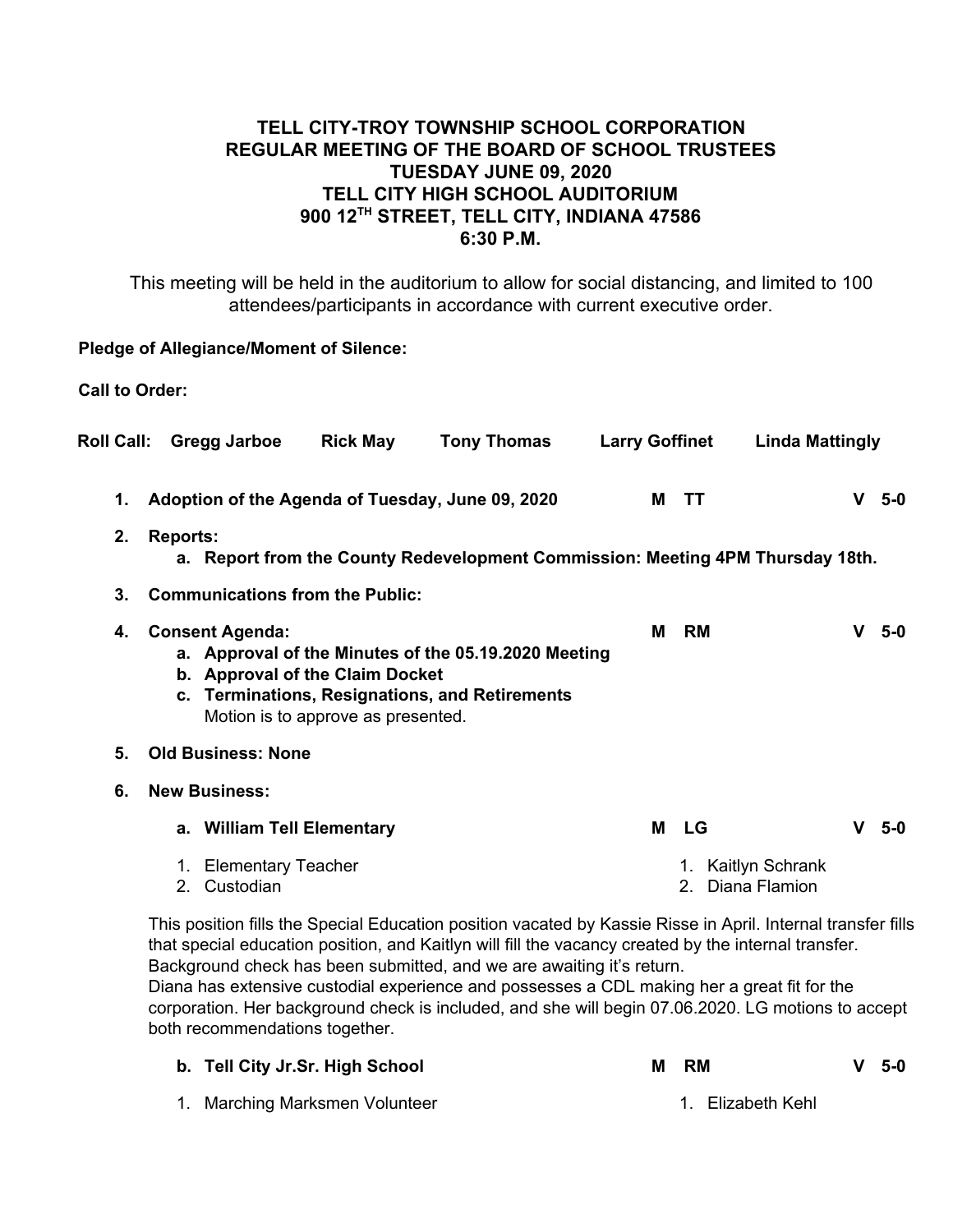- 2. Marching Marksmen Volunteer 2. Lance Libbert
- These individuals will not be alone/in a supervisory position with students. Background checks have been provided. LG asks if what they are volunteering for, it was stated Band only. Motion is to approve both as a group.

| c. Athletics                              | No action |  |         |  |  |  |
|-------------------------------------------|-----------|--|---------|--|--|--|
| d. School Nutrition Program: Price Update | M TT      |  | $V$ 5-0 |  |  |  |

Annually we are required to utilize the PLE tool to ensure that the school is charging enough for reimbursement of the school lunch program. The tool has been included for your review. To the nearest cent, it recommends we increase the rate to \$2.82. We have the option to 1) round down to the nearest \$.05 (\$2.80), or 2) implement the increase with a \$.10 cap. We are recommending passing on the least cost possible to our families. That recommendation is the \$.10 cap, and will result in lunches costing \$2.75. We are not recommending an increase in price for breakfast or adult lunches at this time. GJ asks if the .05\$ carries on to the next year, and the superintendent stated that yes it would, and we will not be charging enough next year. At some point we will have to adjust with a bump, but until we are forced to institute a large increase we would pass on as small an amount to parents as possible. Motion is to approve the \$.10 cent increase to lunch.

### **e. ESCRFT Trust Agreement M RM V 5-0**

The attached memo from ESCRFT requires school board approval and signature. It is a normal part of the onboarding that was overlooked in August. Motion is to approve ESCRFT as the school insurance provider.

## **f. HERO Stipend M TT V 5-0**

While some of our staff members were able to complete their duties from home, and others were paid to stay at home as without students they could not perform their functions, we had several groups of employees that worked throughout the government mandated stay at home. These employees were essential to the continuing operation of the corporation and for the well being of the community. The employees listed (exhibit A) continue to work onsite to clean and disinfect our buildings (custodial and maintenance), to run the pandemic food program (custodial), to deliver backpack program food (admin), and to ensure the continuity of the the school corporation (CO). I am recommending each of the personnel below be awarded a one time \$500 (pre-deduction) HERO stipend. The non-certified personnel were identified by the time clocks, indicating they worked on-site at least one day per week throughout the stay at home mandate unless quarantined due to exposure. Without the individuals listed in exhibit A, we would not have been able to support the community the way we did. This was discussed with the CTA. Motion is to approve the stipend as presented.

#### **g. Vacation Day Adjustment M TT V 5-0**

Due to the pandemic I have been unable to take scheduled vacation time. I have scheduled to be out the last two weeks of June (22 - July 3) for a total of 9 days. This will leave me with 4 days over the 15 I am allowed to sell back. I am requesting to be allowed (this time only due to circumstance) to sell back all unused vacation days. If the board prefers, I can take the 16-19th off as well (requires board President approval for me to take more than 10 days at a time). This is all of course assuming that nothing happens that would make me cancel any upcoming vacation time. TT asks if it is definite that I will be out, however with the new mandates from the state I don't know if I will be able to take the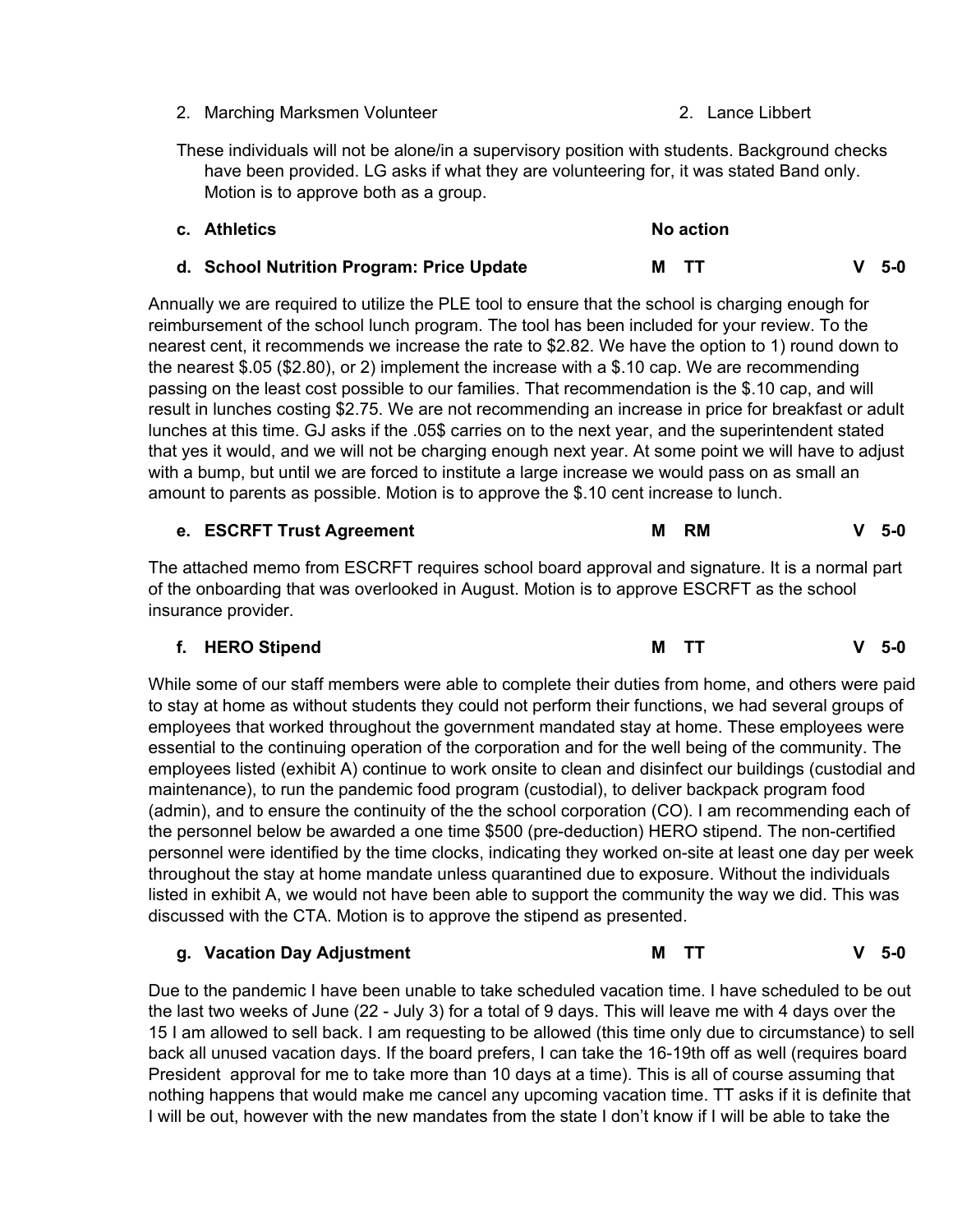days. It depends on how much is accomplished. LG asks if this will hurt the school financially. There are not enough days to negatively impact. GJ worries about the need to take time off for sanity's sake but understands we need to have a plan in place and if that means I need to work so be it. Motion is to allow payment of any unused superintendent vacation days.

### **7. Such Other Business as May Come Before the Board**

The governor and department of education are not providing waivers of liability or assuring any extra funding. The 38 page document is full of recommendations and defer everything to the local health department. At this time it is unclear how/when we will return to school

### **8. Adjournment:**

### **a. 6:46 PM by GJ.**

In accordance with the Americans with Disabilities Act, if anyone wishes to attend, hear or present evidence at the public meeting on the above referenced matter(s), and is in need of reasonable accommodation, please contact the Office of the Superintendent of the Tell City-Troy Township School Corporation, so that accommodations can be made. The Superintendent may be contacted by mailing to Tell City-Troy Township School Corporation, 837 17<sup>th</sup>., Tell City, IN 47586, or by telephoning (812) 547-3300.

This meeting is a meeting of the School Board in public for the purpose of conducting the business of the Tell City-Troy Township School Corporation and is not to be considered a public community meeting. There will be time for public participation as indicated by agenda item "Communications from the Public."

# **These minutes have been approved by the Tell City-Troy Township School Board of Trustees.**

**\_\_\_\_\_\_\_\_\_\_\_\_\_\_\_\_\_\_\_\_\_\_\_\_\_\_\_\_\_\_\_\_\_\_\_\_\_\_\_\_\_\_\_\_\_\_\_\_\_\_\_\_ \_\_\_\_\_\_\_\_\_\_\_\_\_\_\_\_\_\_\_\_\_\_\_\_**

#### **Board Secretary Date**

### **CONSENT AGENDA INFORMATION:**

**c.** Sheila Knable has announced her retirement effective June 1, 2020. She has served the corporation 24 years. Becky Aldridge was terminated June 3, 2020 as a result of being caught going through the JSHS cafeteria manager's desk.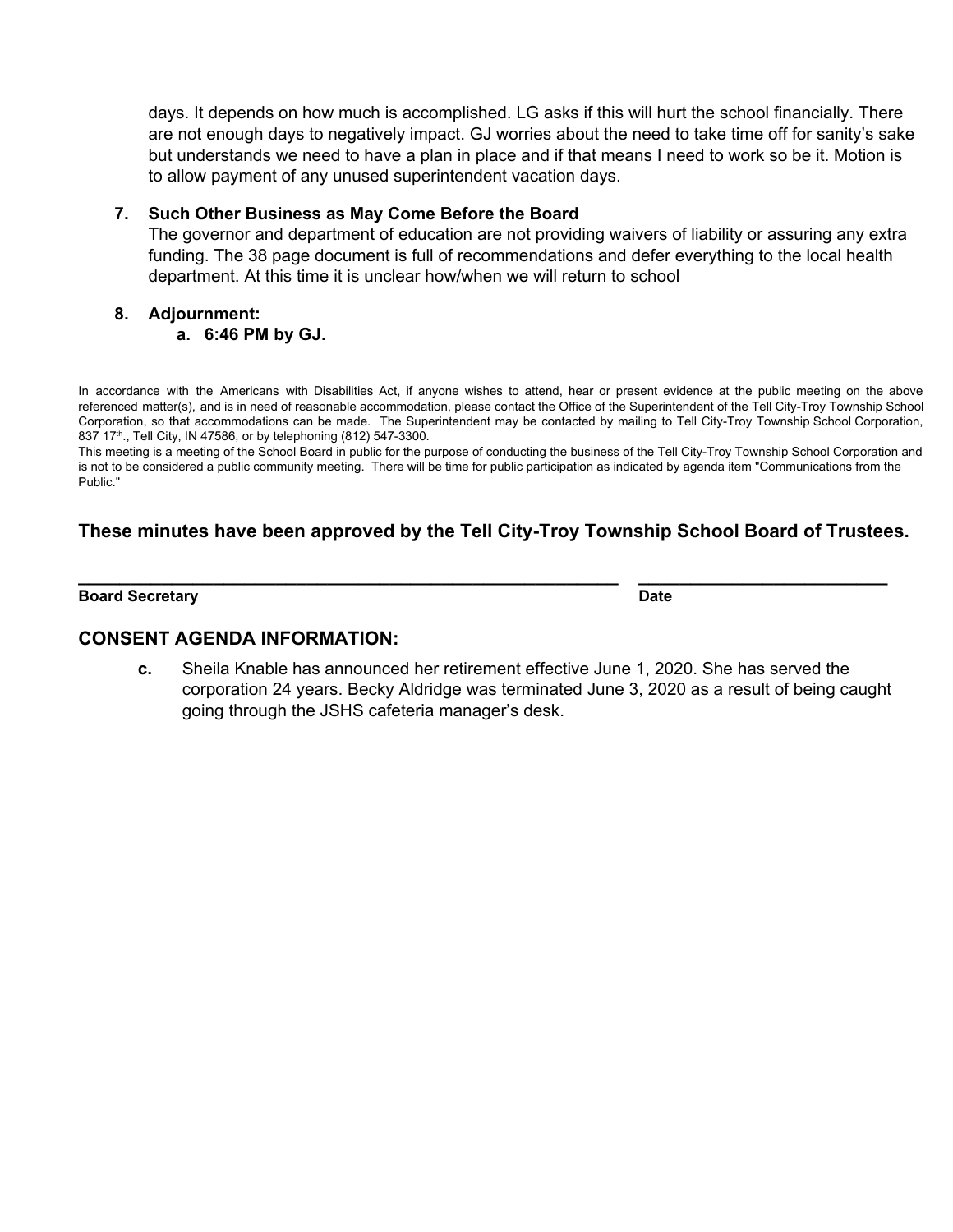# Exhibit A:

| Last          | <b>First</b>           | Pos                  | <b>Stipend</b> |
|---------------|------------------------|----------------------|----------------|
| Elder         | Debbie                 | Treasurer            | \$500.00       |
| Sumner        | Ryan<br>Office Manager |                      | \$500.00       |
| VanHoosier    | Kathy                  | <b>ECA Manager</b>   | \$500.00       |
| Freeman       | <b>Nickii</b>          | HR/Payroll           | \$500.00       |
| Owen          | <b>Becky</b>           | <b>JSHS Sec/Tres</b> | \$500.00       |
| Thorn         | Eric                   | <b>JSHS Maint</b>    | \$500.00       |
| Smitson       | John                   | <b>JSHS Cust</b>     | \$500.00       |
| Wooldridge    | Julie                  | <b>JSHS Cust</b>     | \$500.00       |
| Thomas        | Mark                   | Transportation       | \$500.00       |
| Daugherty     | John                   | <b>JSHS Cust</b>     | \$500.00       |
| Howland       | Joanie                 | <b>JSHS Cust</b>     | \$500.00       |
| Stinogel      | Dora                   | <b>JSHS Cust</b>     | \$500.00       |
| Ammon         | Lesa                   | <b>JSHS CAFE</b>     | \$500.00       |
| Ammon         | Kelly                  | <b>JSHS CAFE</b>     | \$500.00       |
| Clark         | Kathryn                | <b>JSHS CAFE</b>     | \$500.00       |
| Evrard        | Rebecca                | <b>JSHS CAFE</b>     | \$500.00       |
| Freeman       | Megan                  | <b>JSHS CAFE</b>     | \$500.00       |
| Smitson       | Robin                  | <b>JSHS CAFE</b>     | \$500.00       |
| Ress          | Sonia                  | <b>WTE Sec/Tres</b>  | \$500.00       |
| Colye         | Ron                    | <b>WTE Maint</b>     | \$500.00       |
| Huffman       | Jesse                  | <b>WTE Cust</b>      | \$500.00       |
| Hubert        | David                  | <b>WTE Cust</b>      | \$500.00       |
| Harding       | Bill                   | <b>WTE Cust</b>      | \$500.00       |
| <b>Bland</b>  | <b>Bruce</b>           | <b>WTE Cust</b>      | \$500.00       |
| <b>Bolin</b>  | Michelle               | <b>WTE CAFE</b>      | \$500.00       |
| <b>Boling</b> | Rosie                  | <b>WTE CAFE</b>      | \$500.00       |
| Harris        | Trish                  | <b>WTE CAFE</b>      | \$500.00       |
| Meserve       | Wendy                  | <b>WTE CAFE</b>      | \$500.00       |
| Poehlein      | Mary Jane              | <b>WTE CAFE</b>      | \$500.00       |
| Smith         | Denise                 | <b>WTE CAFE</b>      | \$500.00       |
| Stallman      | Pat                    | <b>WTE CAFE</b>      | \$500.00       |
| Taylor        | Rhonda                 | <b>WTE CAFE</b>      | \$500.00       |
| Waninger      | Jo                     | <b>WTE CAFE</b>      | \$500.00       |